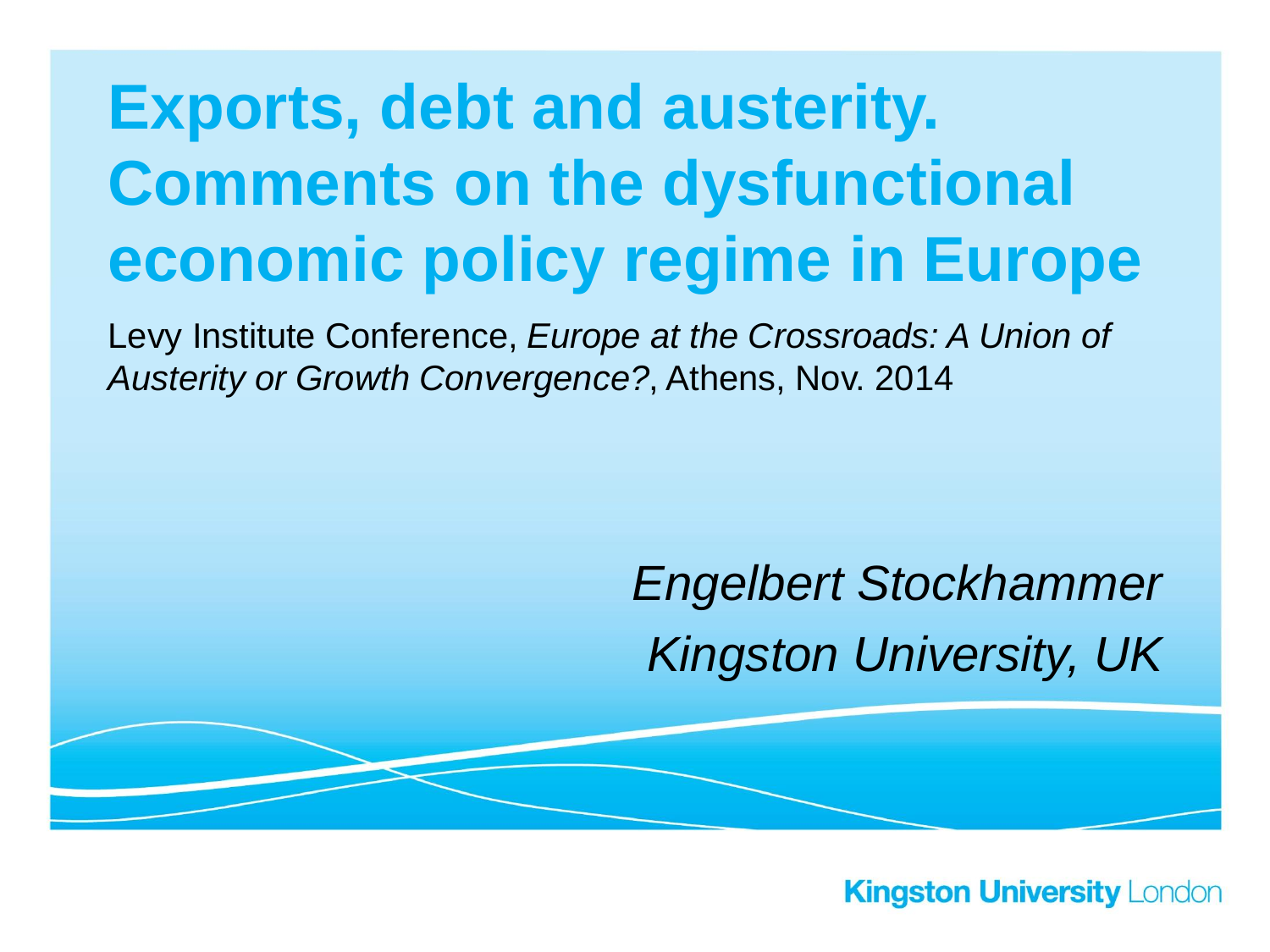# **outline**

- Global financial crisis began in the USA,
- but only turned into stagnation/depression in North/South Europe
- Export-driven and debt-driven growth
	- Both are unstable growth models
- $\cdot$  => imbalances
- European economics policy: 'internal devaluation' = austerity + wage cuts, and half-hearted QE
- has worsened the crisis
- Radical changes in economic policy regime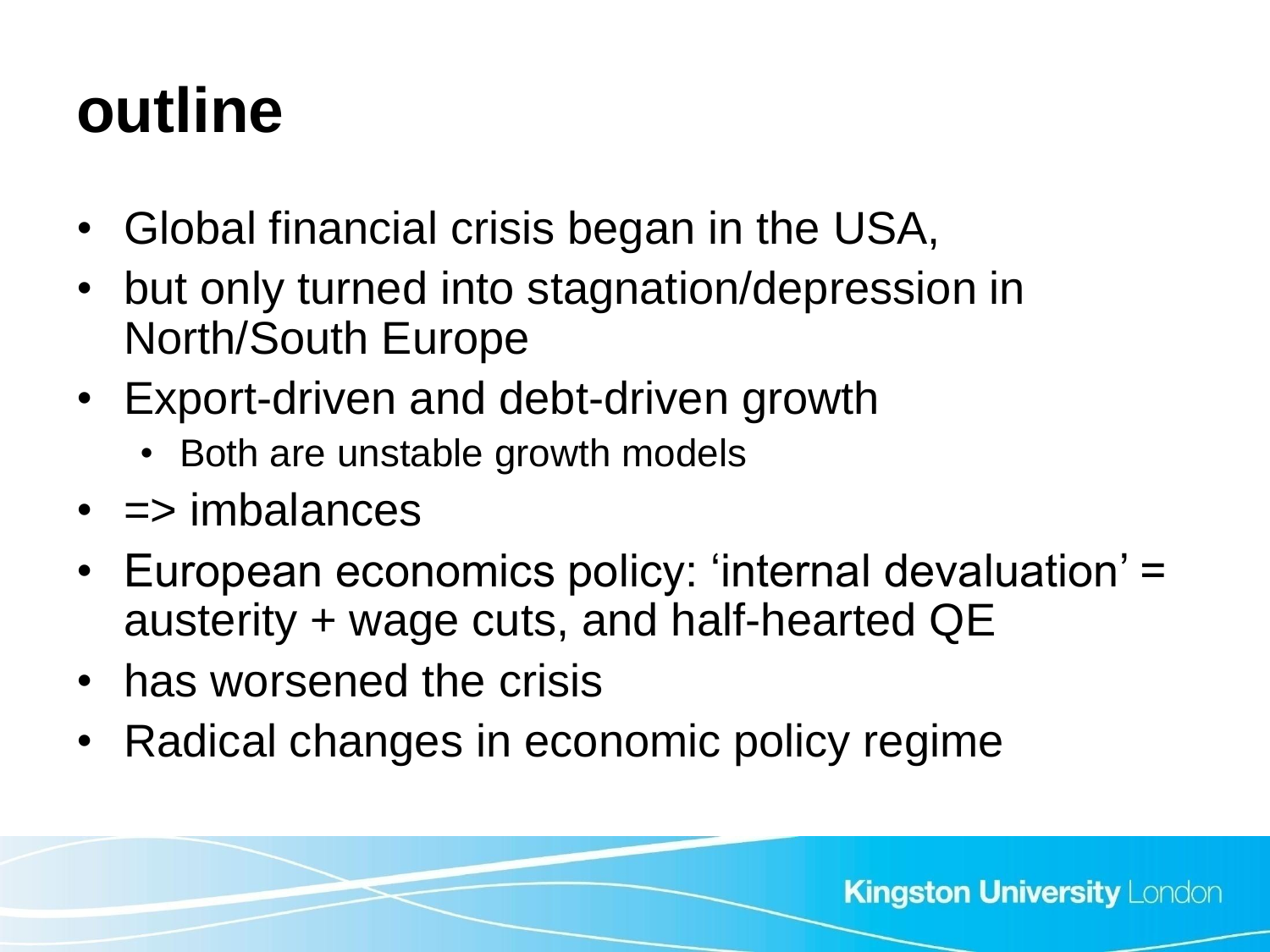### *Increase* **in household debt (% of GDP)**

| Increase in HH debt (in % GDP) 2000-08 |         |            |      |
|----------------------------------------|---------|------------|------|
| Germany                                | $-11.3$ | <b>USA</b> | 26   |
| <b>Netherlands</b>                     | 32.8    | <b>UK</b>  | 28.1 |
| <b>Austria</b>                         | 7.9     |            |      |
|                                        |         | Ireland    | 62.7 |
|                                        |         | Greece     | 35.5 |
| France                                 | 15.8    | Spain      | 33.8 |
|                                        |         | Portugal   | 27.4 |
| Source: Eurostat; USA: FoF             |         |            |      |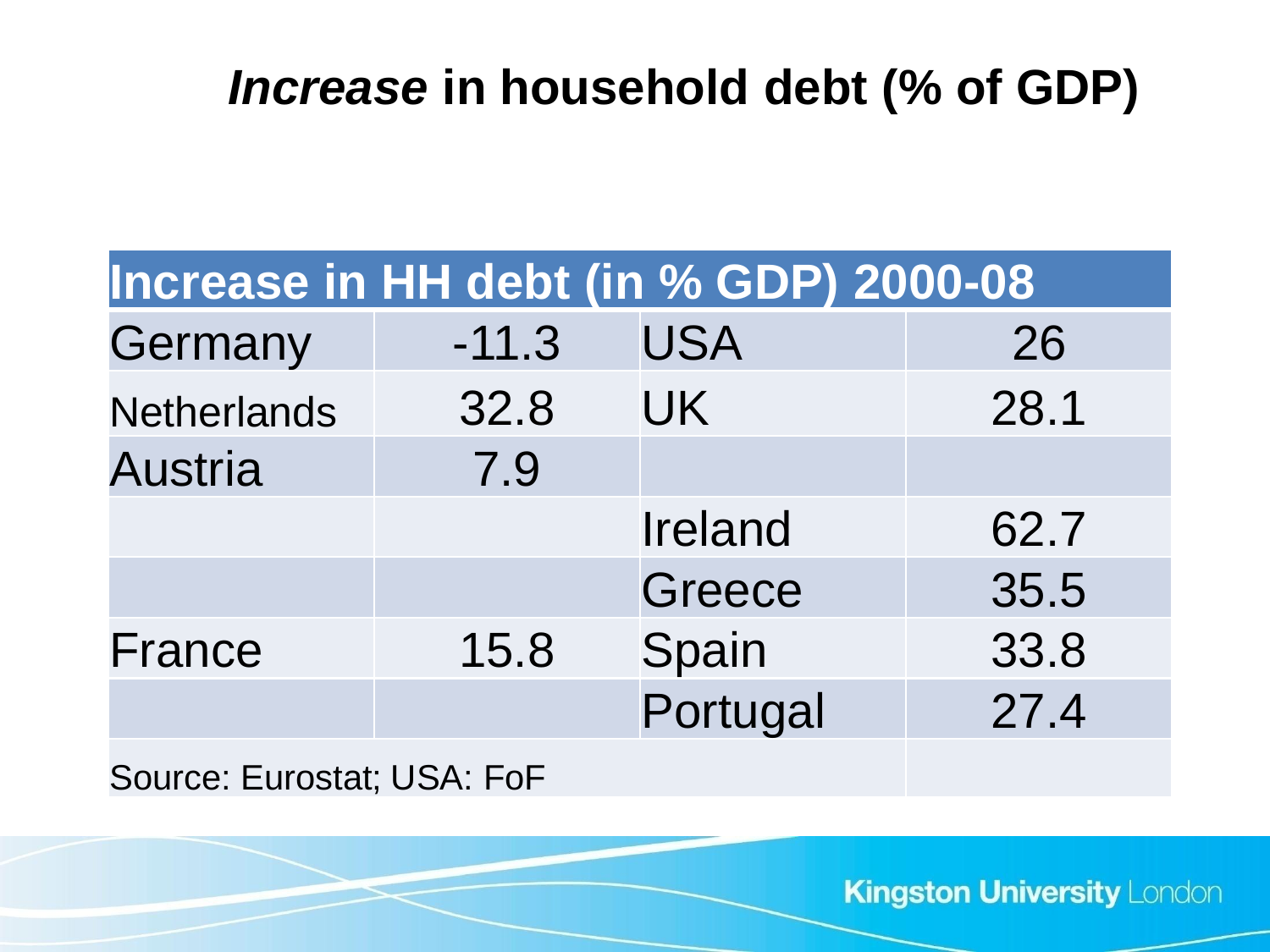### **International imbalances at the outset of the crisis**

| current account (%GDP) 2007 |     |                       |         |
|-----------------------------|-----|-----------------------|---------|
| Germany                     | 7,9 | <b>United Kingdom</b> | $-2,7$  |
| <b>Austria</b>              | 3,6 | <b>United States</b>  | $-5,2$  |
| <b>Netherlands</b>          | 8,7 |                       |         |
|                             |     | Greece                | $-14,5$ |
| Japan                       | 4,8 | <b>Ireland</b>        | $-5,3$  |
| China                       | 5,2 | Spain                 | $-10$   |
|                             |     | Portugal              | $-9,4$  |
|                             |     | Italy                 | $-2,4$  |
|                             |     |                       |         |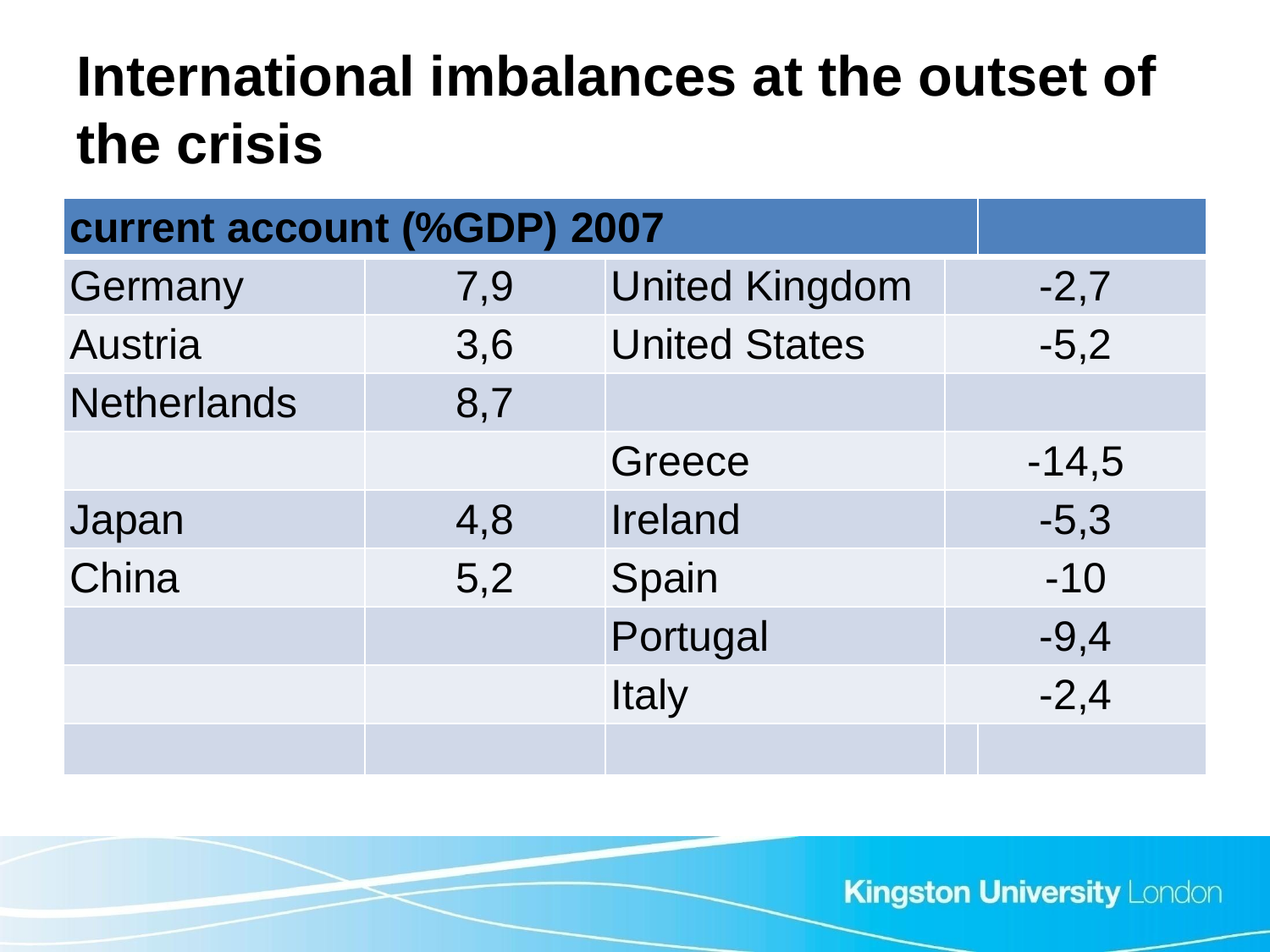#### **The build up of the crisis**

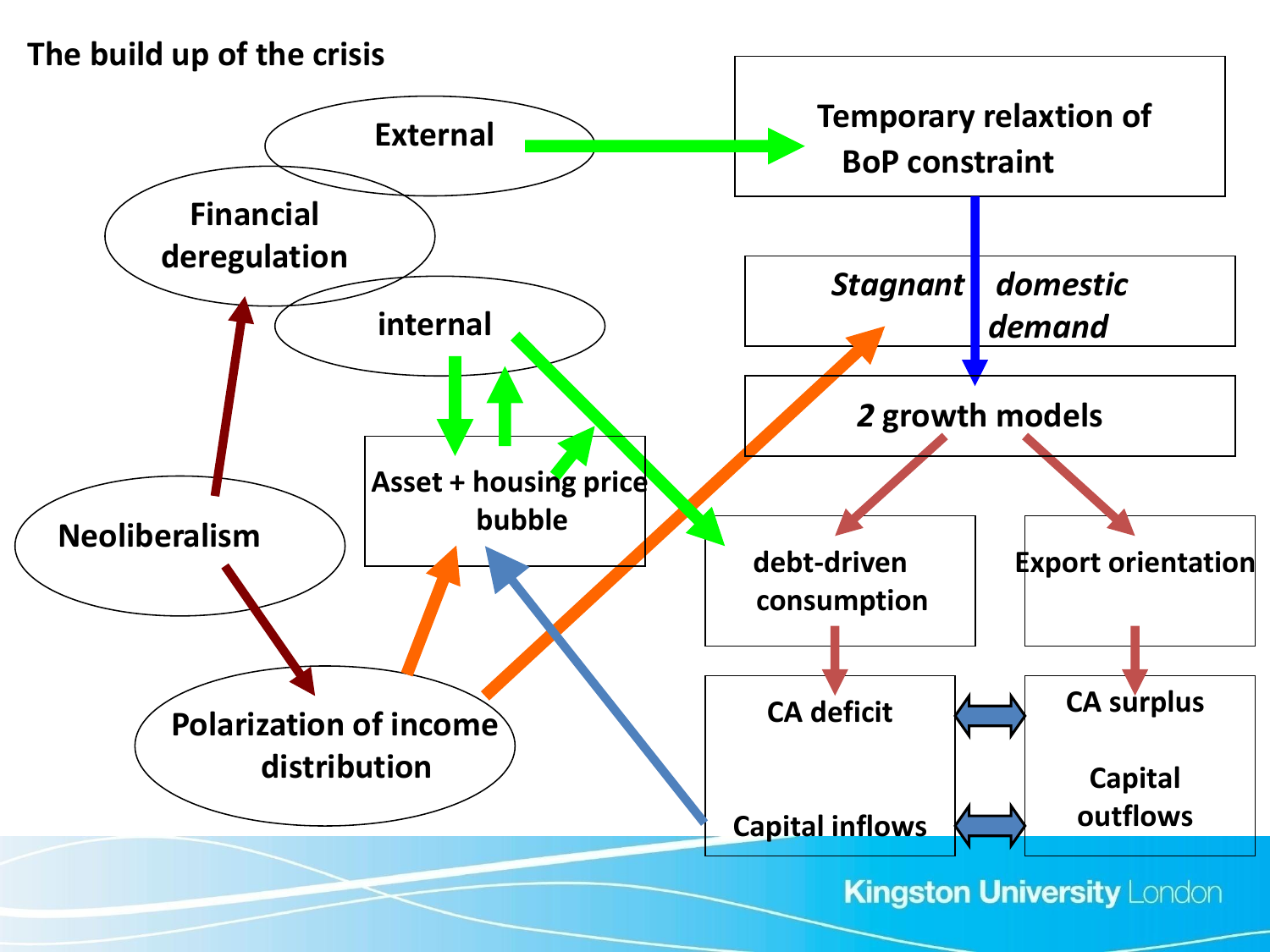| building up of imbalances (in Europe: German wage suppression +<br>financial bubbles in the South)<br><b>Crisis 2008-</b> |                                                                                                                       |                                                                  |                                                         |  |
|---------------------------------------------------------------------------------------------------------------------------|-----------------------------------------------------------------------------------------------------------------------|------------------------------------------------------------------|---------------------------------------------------------|--|
| <b>Debt-led economies</b><br>Recession + stagnation due to                                                                |                                                                                                                       | <b>Export-led economies</b><br>Short sharp recession with strong |                                                         |  |
| debt overhang                                                                                                             |                                                                                                                       |                                                                  | recovery                                                |  |
| <b>USA</b><br>Some counter-<br>cyclical fiscal<br>policy<br>$QE \rightarrow$ interest                                     | <b>Europe</b><br>Fiscal straightjacket<br>Hesitant QE: ECB does not play<br>lender of last resort (LOLR) for<br>govts |                                                                  | <b>Other export-</b><br>led economies<br>(Japan, China) |  |
| rates on govt                                                                                                             | South                                                                                                                 | <b>North</b>                                                     |                                                         |  |
| bonds low                                                                                                                 | <b>GIIPS</b>                                                                                                          | Germany                                                          |                                                         |  |
| weak recovery                                                                                                             | Debt deflation<br>Sovereign debt                                                                                      | stagnation/<br>weak recovery                                     |                                                         |  |
|                                                                                                                           | crisis                                                                                                                |                                                                  | <b>Kinaston University   ondon</b>                      |  |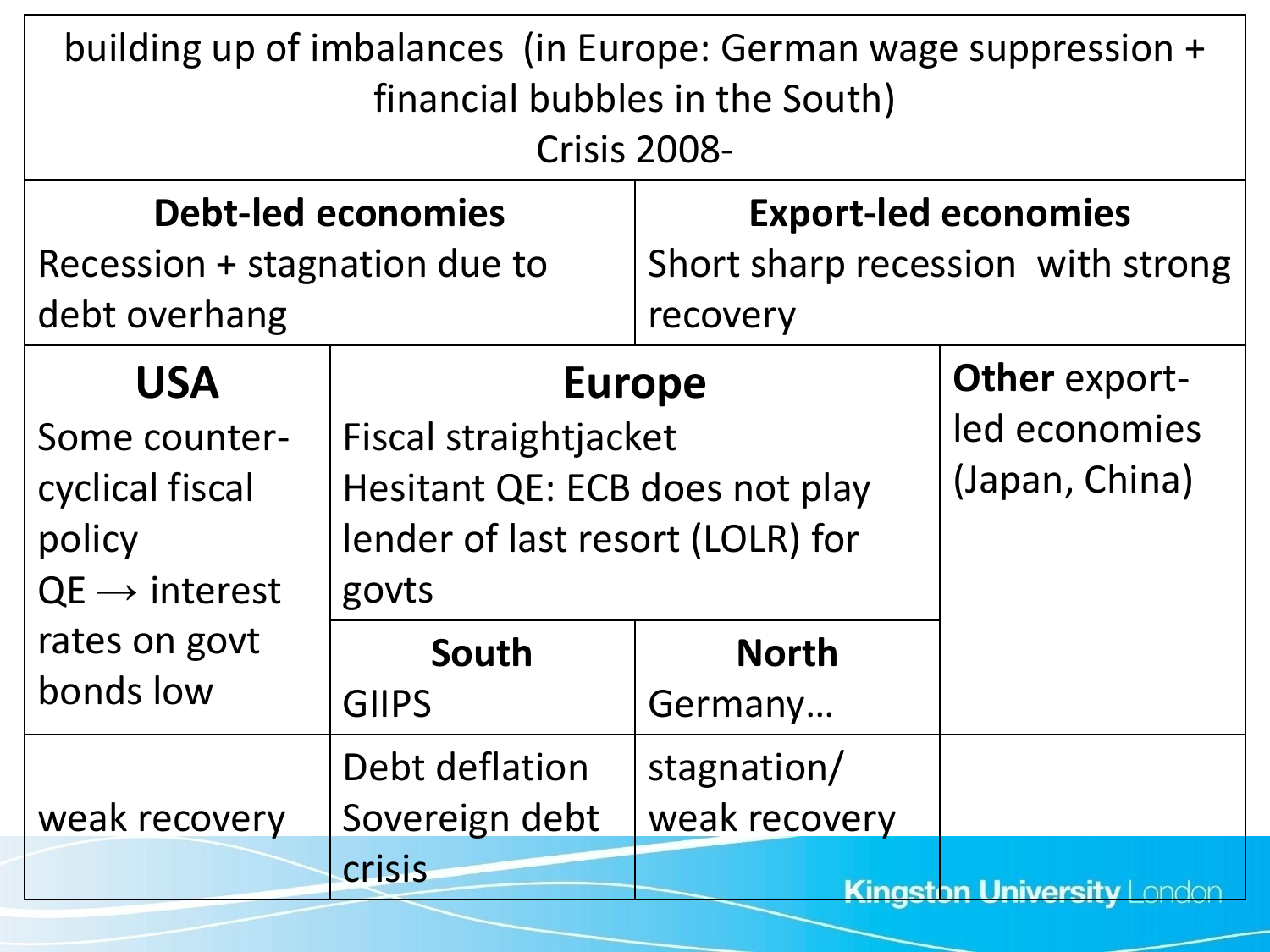# **The dysfunctional economic policy regime of the Euro area**

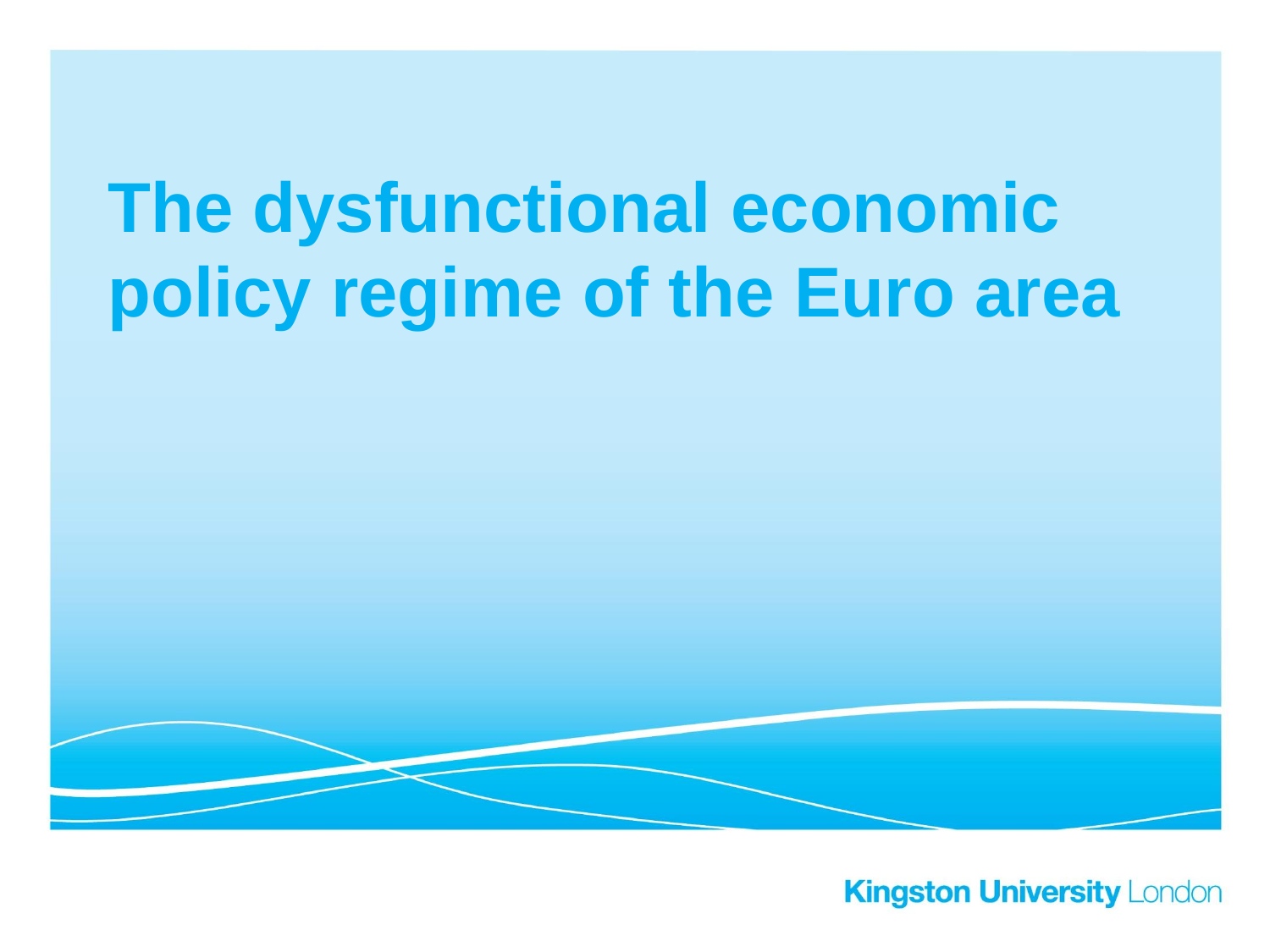# **Changes in EU economic policy?**

|                                    | <b>SGP/Maastricht</b> | <b>New regime (Fiscal Compact)</b>                                                        |
|------------------------------------|-----------------------|-------------------------------------------------------------------------------------------|
| <b>EU</b> central fiscal<br>policy | none                  | none                                                                                      |
| national fiscal<br>policy          | restrained            | Substantially tightened (1/20)<br>rule, constitutional debt<br>brakes, European semester) |
| bail out clause                    | <b>Ruled out</b>      | EFSF, EMF with conditionality                                                             |
| <b>Monetary policy</b>             | Anti-inflation        | <b>Maintains inflation target</b><br><b>Hesitant QE</b>                                   |
| Labour market                      |                       | Deregulation part of<br>conditionality                                                    |
| <b>Financial market</b>            | liberalised           | liberalised                                                                               |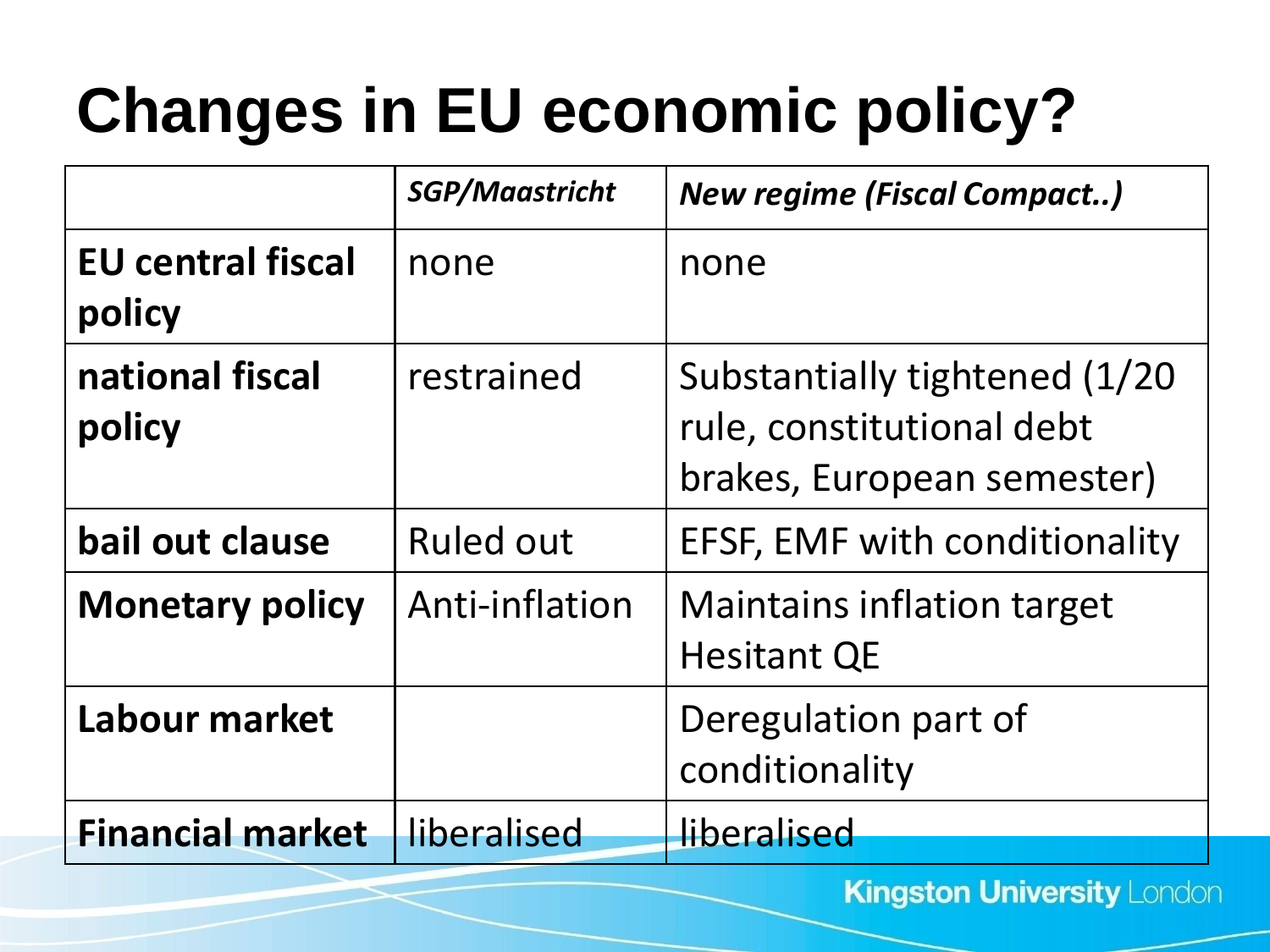# **A neoliberal policy regime?**

|                         | <b>SGP/Maastricht</b>                        | <b>Neoliberalism</b>                                              |
|-------------------------|----------------------------------------------|-------------------------------------------------------------------|
| fiscal policy (FP)      | <b>No EU FP</b><br>Restrained<br>national FP | 'Sound fiscal policy'<br>Fiscal (tax) competition is<br>desirable |
| <b>Monetary policy</b>  | Anti-inflation                               | Price stability + independence<br>of monetary policy              |
| <b>Financial market</b> | liberalised                                  | Deregulated financial market<br>are efficient                     |
| Labour market           | Deregulation as<br>part of<br>conditionality | Unemployment due to wage<br>rigidities                            |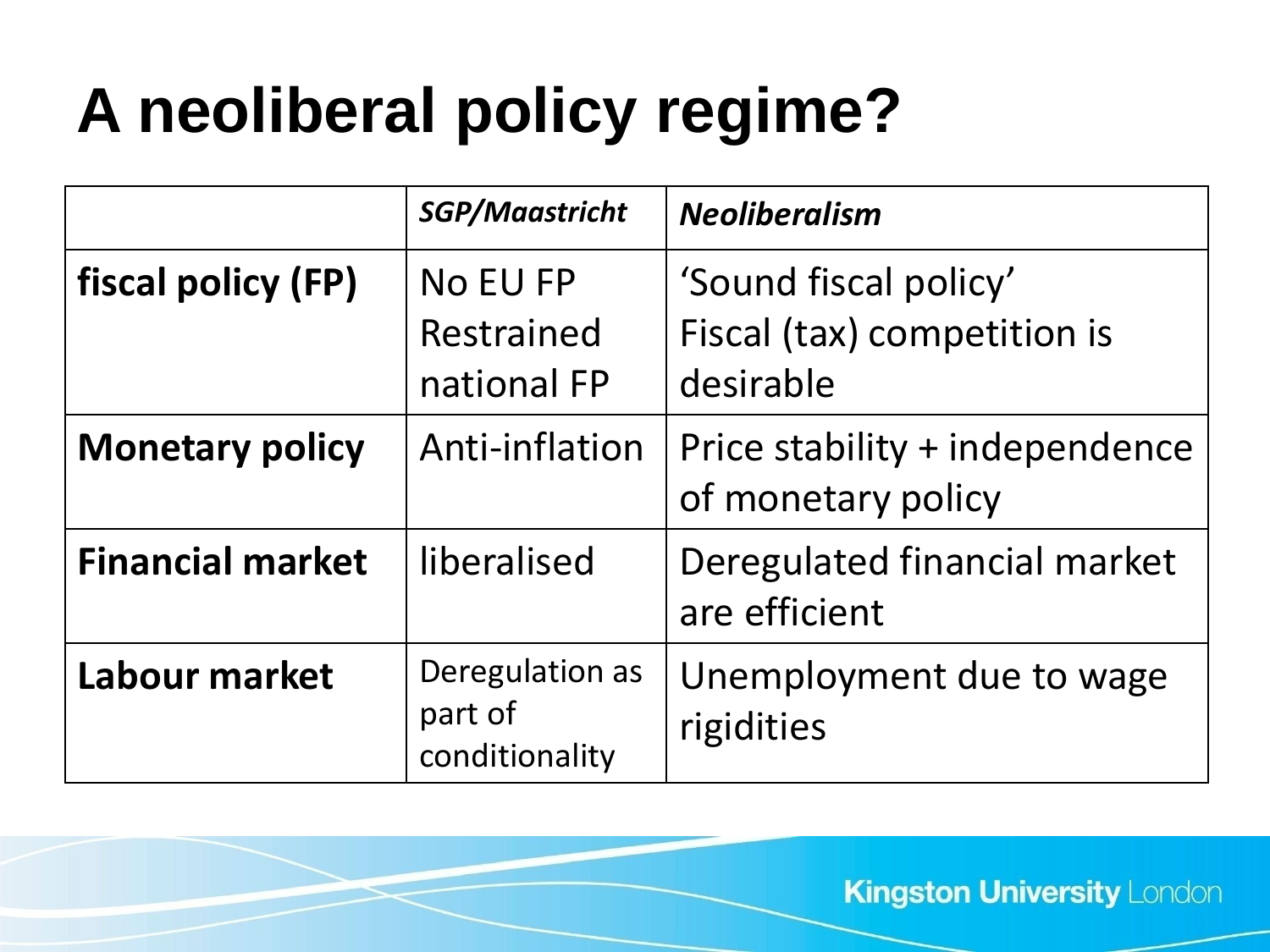# **Keynesian criticisms**

- Is monetary union a good idea to begin with?
- Post-Keynesians (Arestis, Sawyer), Euro-memo (Huffschmied), H. Flassbeck
- Relies exclusively on labour market flexiblity in case of asymmetric shocks
- Deflationary bias: the CA deficit countries have pressure to adjust
- No coordiation of wage policy: increasing imbalances + race to the bottom
- No plan B for crisis scenario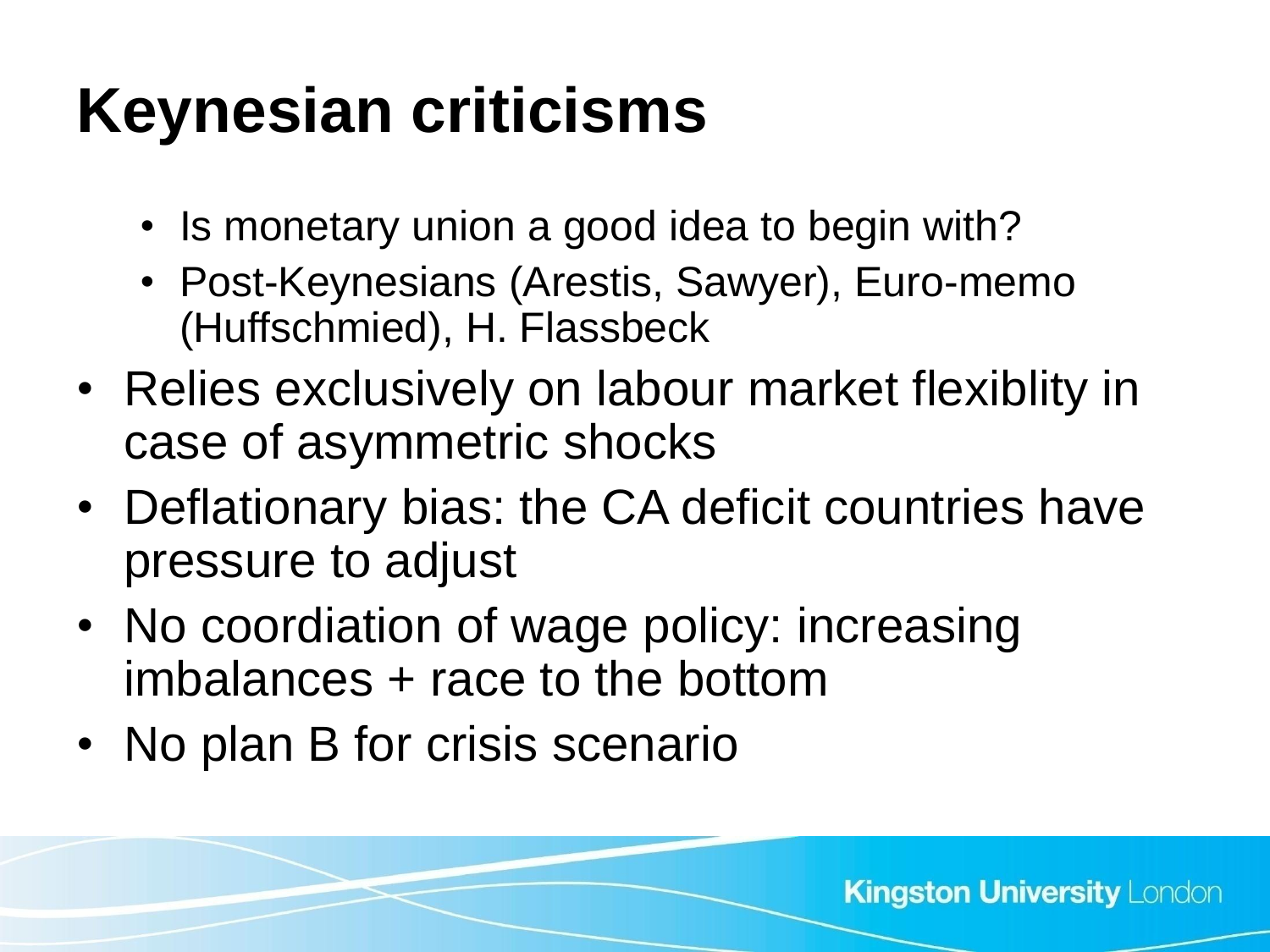# **Economic Effects of austerity and internal devalution**

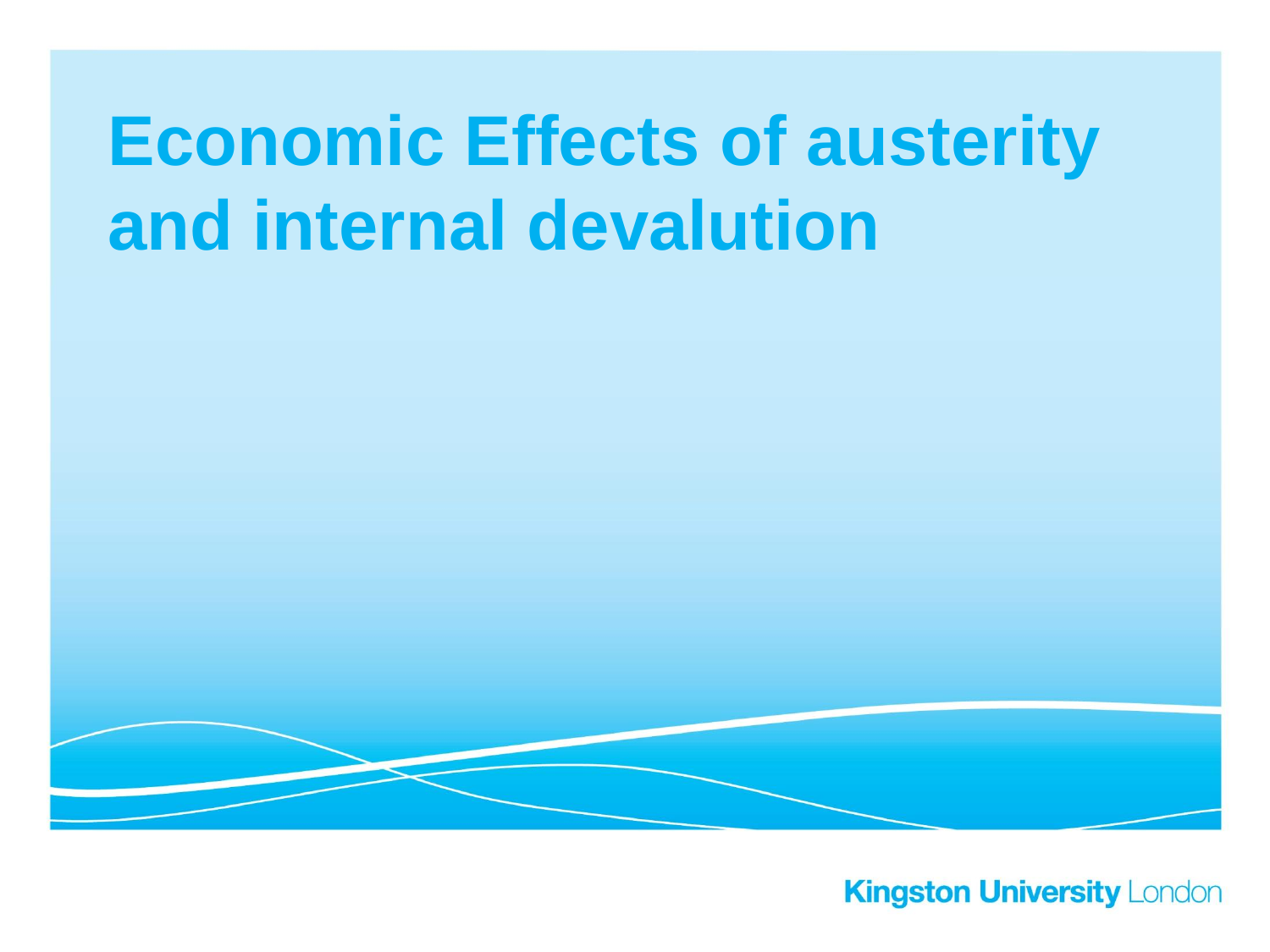## **The costs of 'internal devaluation' Stockhammer & Sotiropoulos (2014)**

- GIIPS had average NX of -8.4% (GDP) in 2007. given standard macro relations, what is the output decline required to balance NX?
- Estimate panel of EU12 countries (1999-2011)
- NX-equation:  $NX = f(Y, ULC)$
- Phillips curve:  $ULC = f(U, PM)$
- Okun's Law:  $\Delta U = f(\Delta Y)$
- Finding: need -23% (recession sample) to -47% (full sample) GDP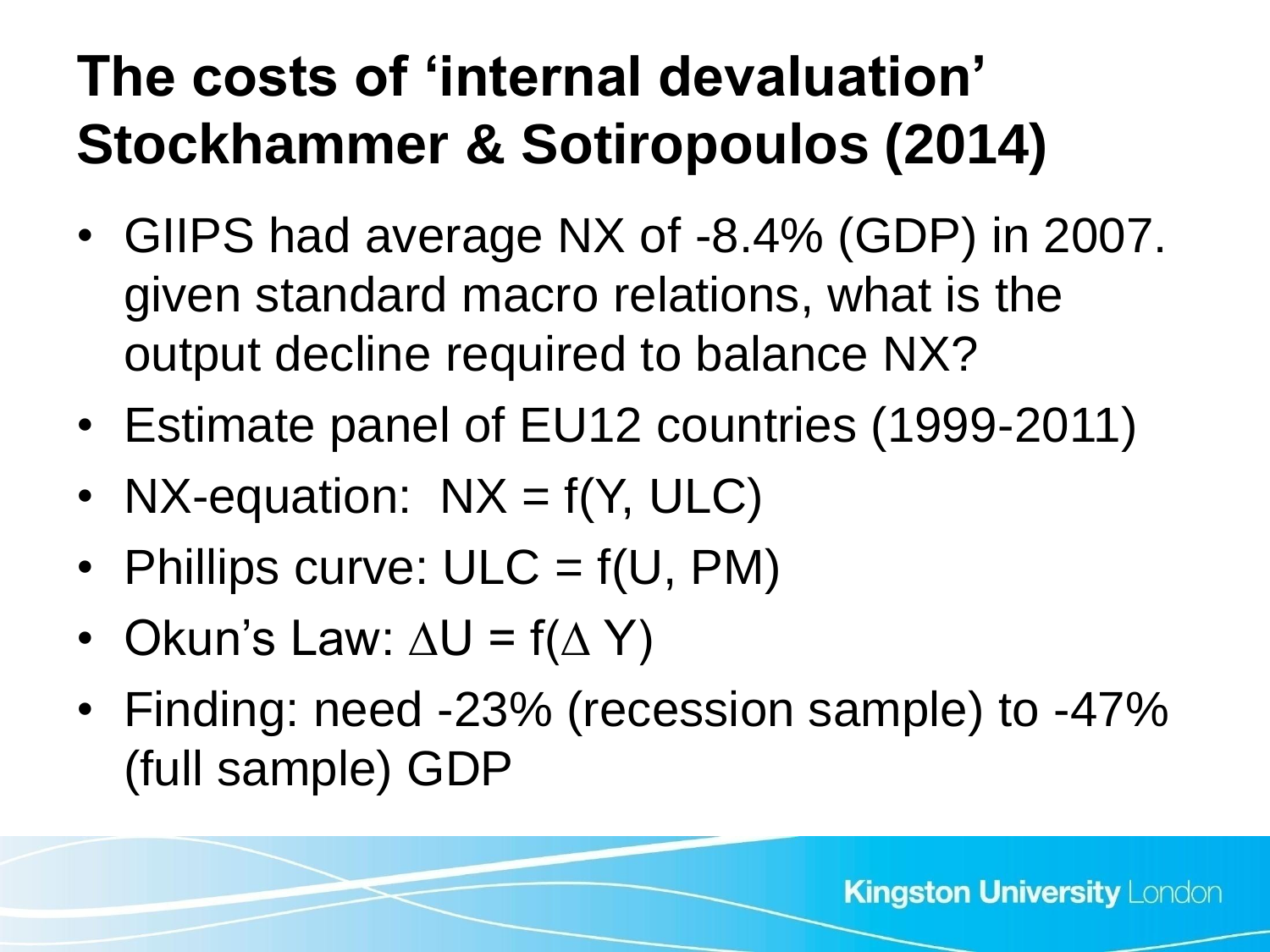# **Gap actual to trend growth 2014**

|                            | <b>Trend growth</b><br>1998-2008 | <b>Actual</b><br>2008-14 | <b>Gap 2014</b> |
|----------------------------|----------------------------------|--------------------------|-----------------|
| <b>European Union (28)</b> | 2.3%                             | 0.2%                     | 14.6%           |
| Euro area (18)             | 2.1%                             | $-1.5%$                  | 14.7%           |
| Germany                    | 1.6%                             | 3.5%                     | 6.3%            |
| France                     | 2.0%                             | 2.0%                     | 10.9%           |
| <b>Italy</b>               | 1.2%                             | $-7.7%$                  | 15.3%           |
| Spain                      | 3.6%                             | $-6.2%$                  | 29.6%           |
| Ireland                    | 5.1%                             | 0.2%                     | 34.8%           |
| Greece                     | 3.5%                             | $-25.2%$                 | 48.2%           |
| <b>Cyprus</b>              | 4.1%                             | $-10.5%$                 | 37.9%           |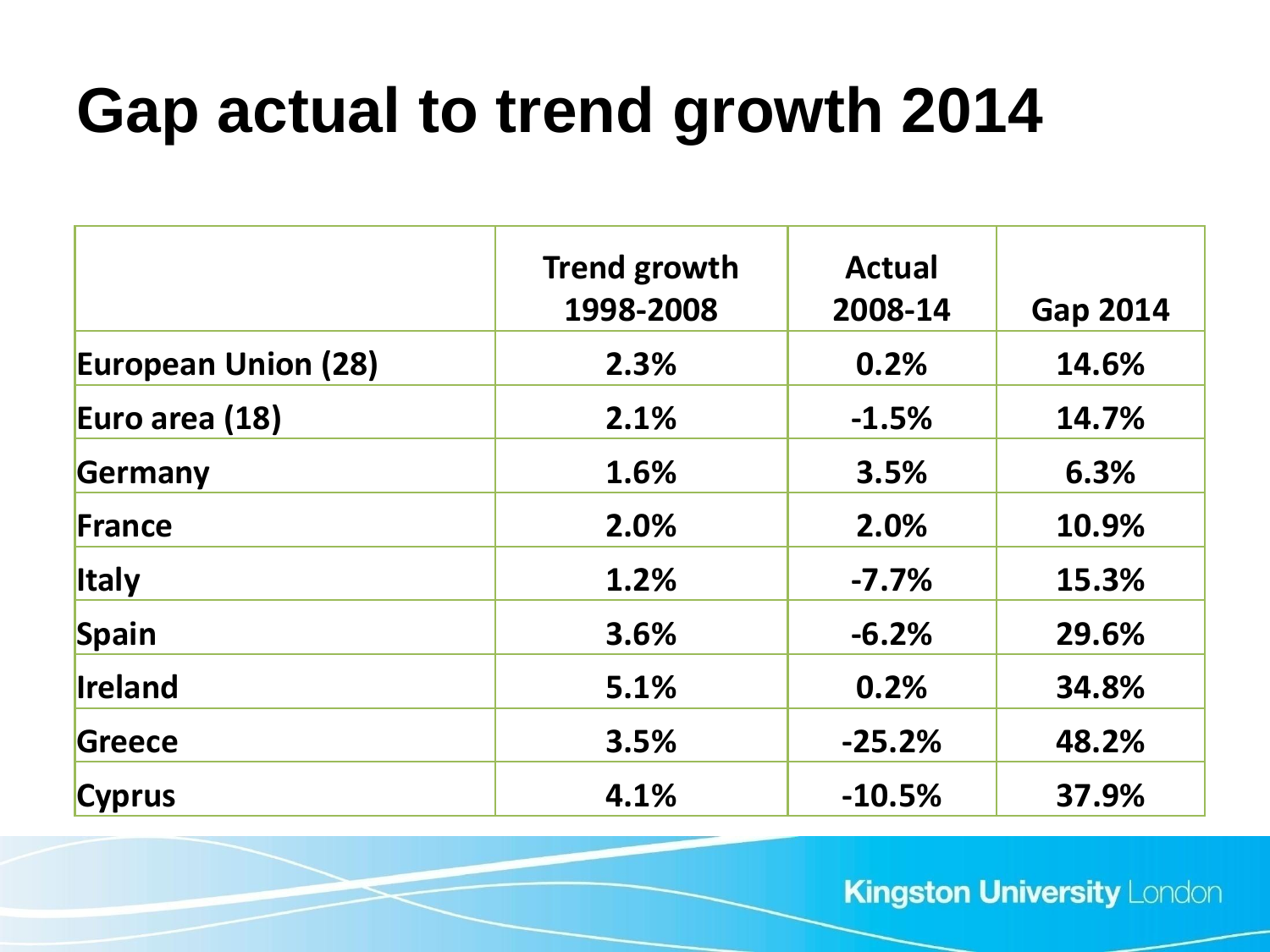#### **Growth contributions after Great Recession**





Source: European Economy 14/7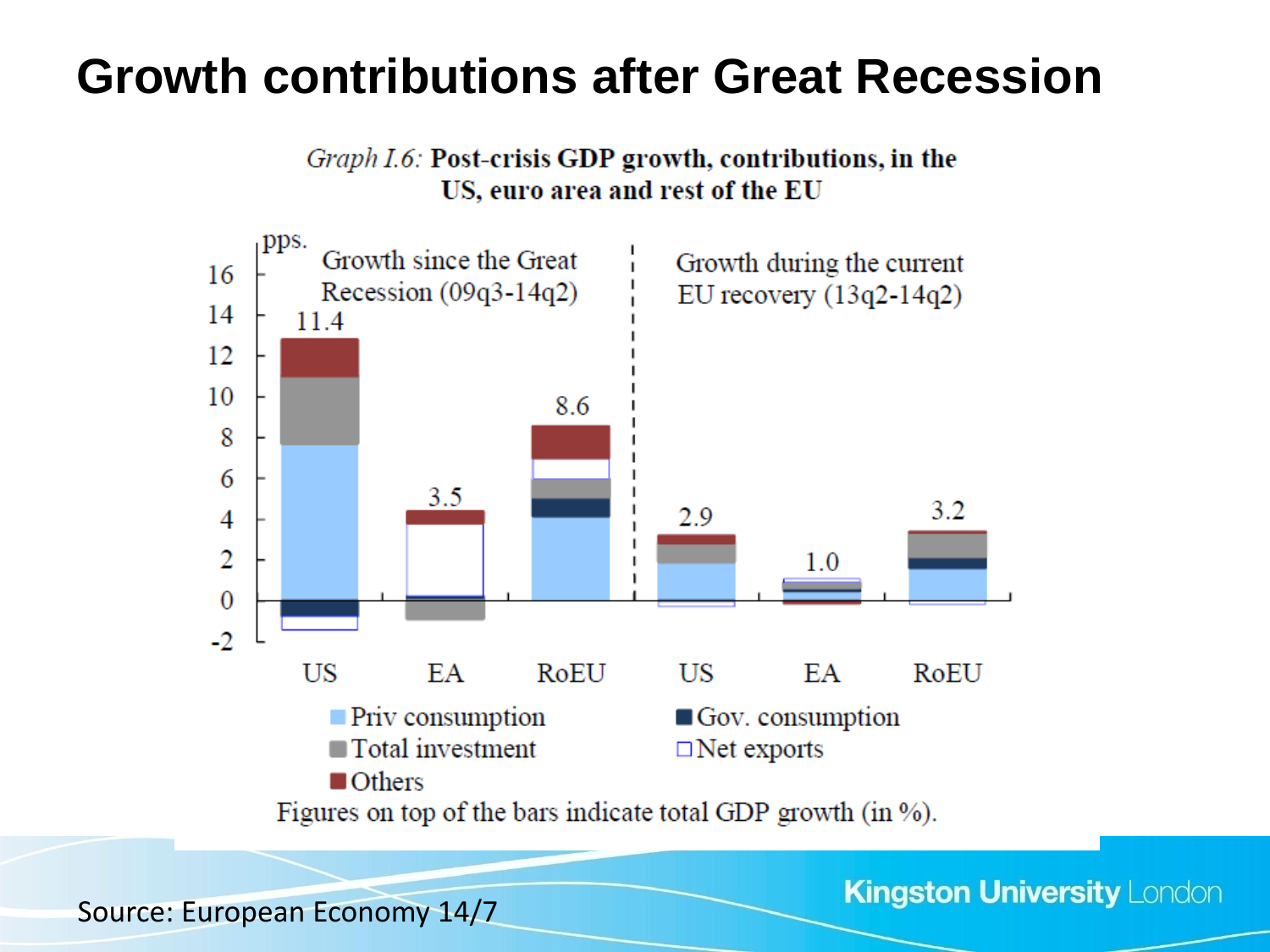# **Declining house prices, but high HH debt**

- -4. Household Debt - 160
- (percent of household
- gross disposable income)  $-140$





**Kingston University London** 

Source: IMF World Economic Outlook 14/2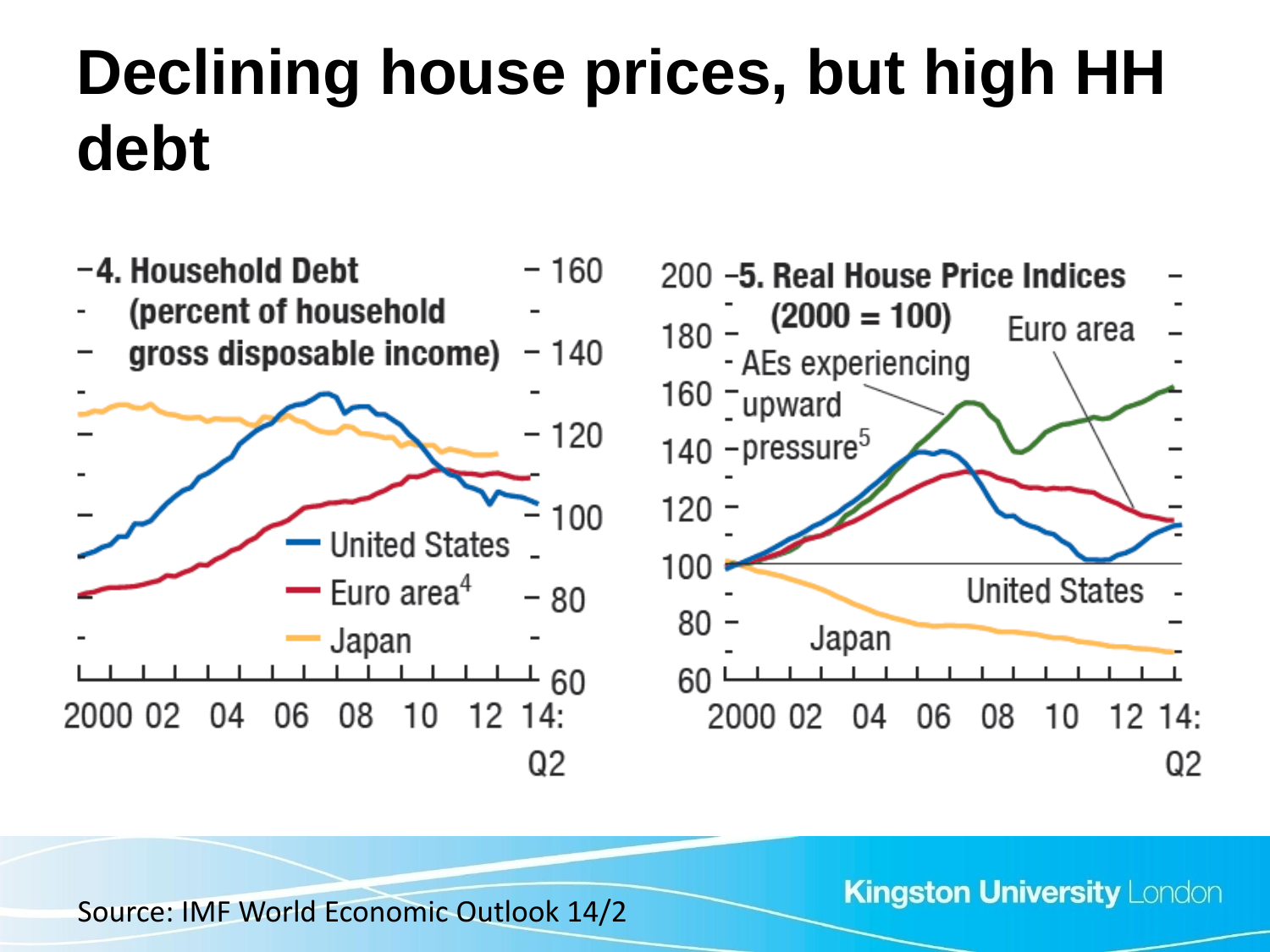# **NFC and HH credit growth**



**Kingston University London** 

Source: IMF World Economic Outlook 14/2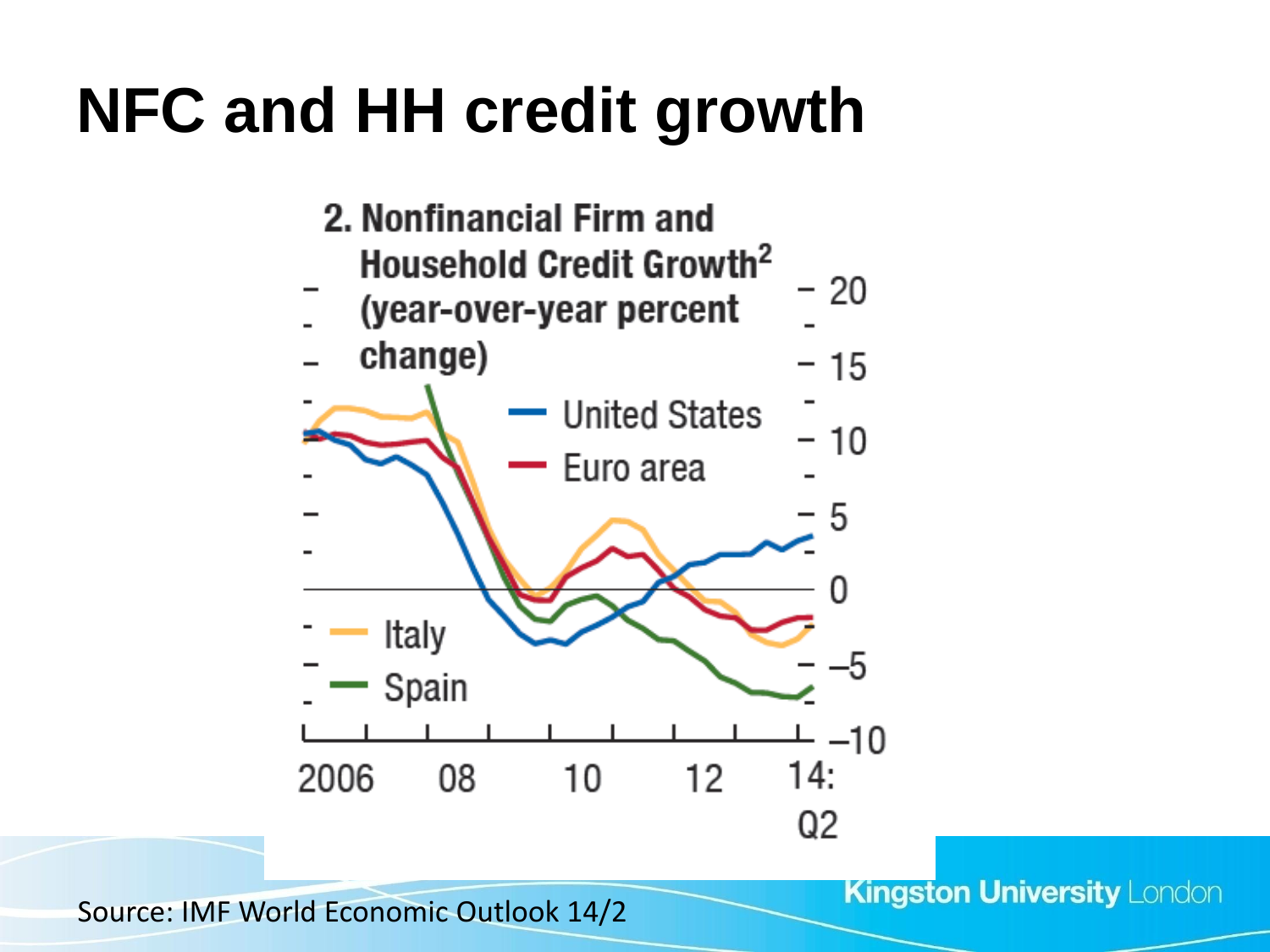#### Graph I.10: Central bank balance sheets, euro area, UK and US



**Kingston University London** 

Source: European Economy 14/7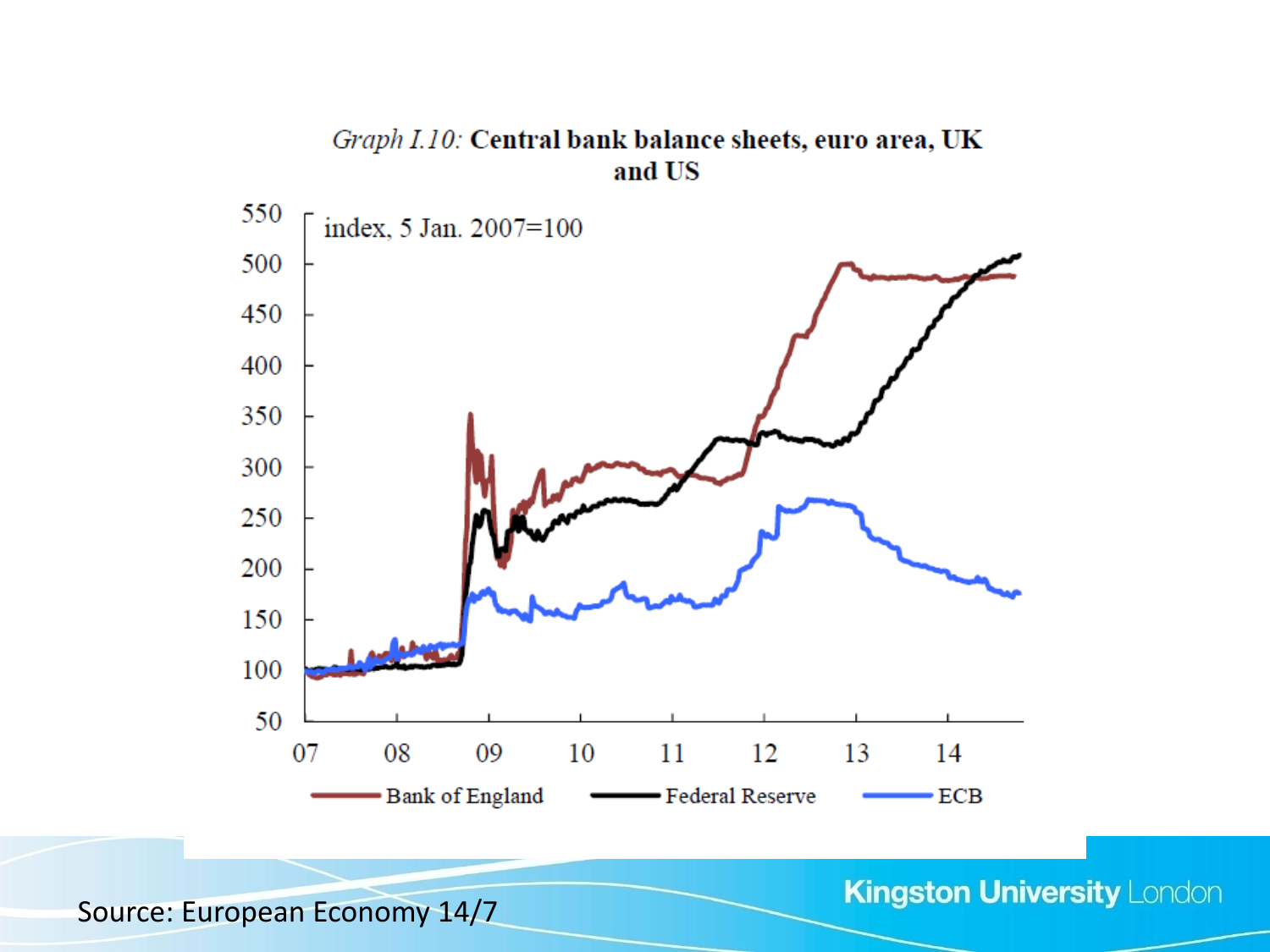# **Money, states and monetary policy**

- Money is a private-public partnerships
	- Created by (private) commercial banks
	- Guaranteed by (public) CB and govt
- CBs are LOLR for private as well as public sector
	- Most CB created to guarantee state financing
- EMU has divorced monetary from fiscal space
- ECB is playing LOLR for private sector but reluctantly for public sector
	- EMU has removed LOLR from nation states
- EMU has turned what would have been an exchange rate crisis into a sovereign debt crisis (similar to 'debt in foreign currency')
- QE does not work the same was as in USA, UK, Japan, where monetary and fiscal space coincide
	- US banks, HH buy US gov't bonds
	- Spanish banks, HH can buy Spanish or German gov't bonds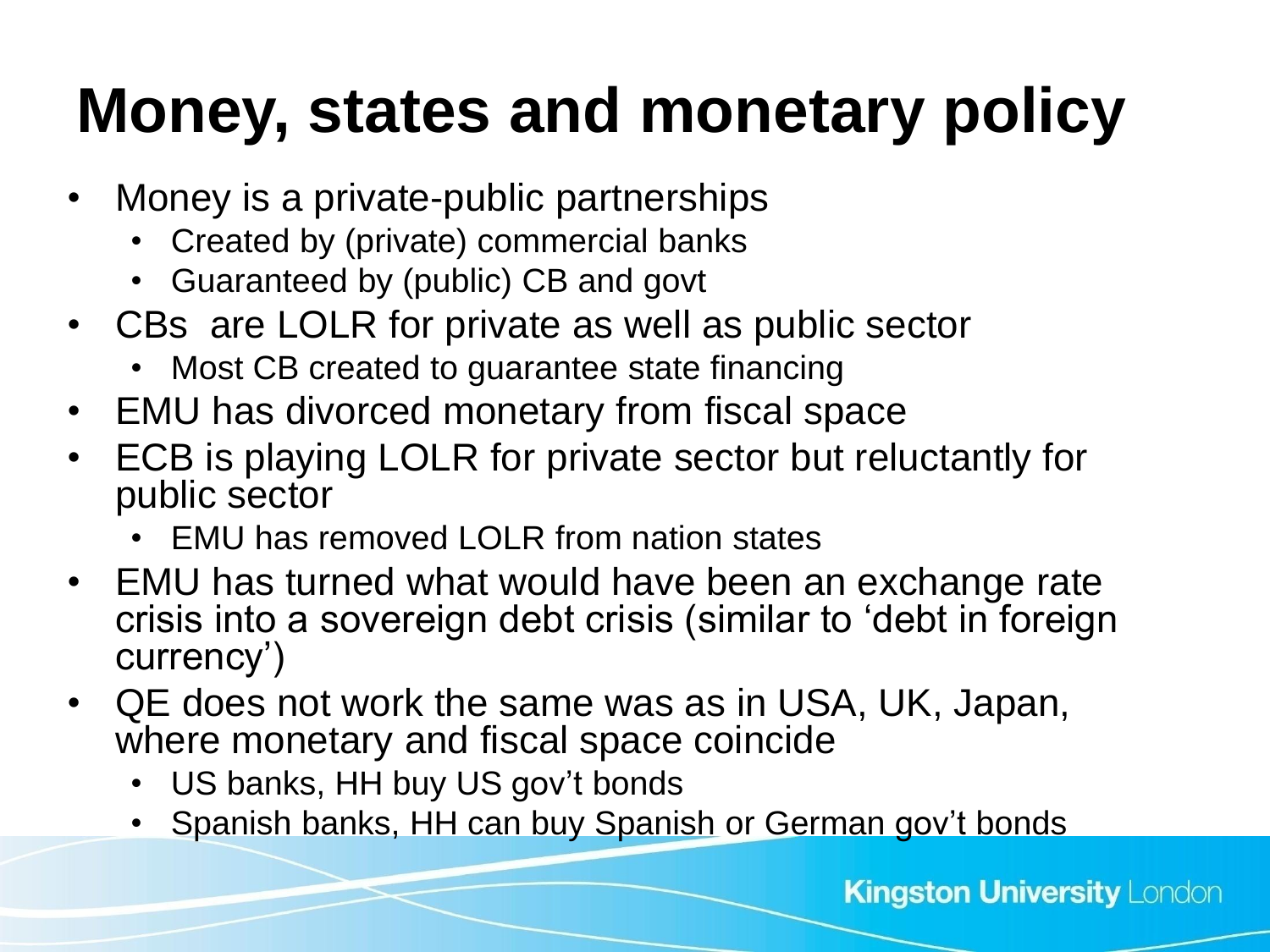#### Exhibit 4. Spain in Balance Sheet Recession: Spanish Private Sector

<u>Increased Savings Significantly after the Bubble</u>

**Financial Surplus or Deficit by Sector** 



Note: All entries are four-quarter moving averages. For the latest figures, four-quarter averages ending with 1Q/'12 are used. Source: Banco de España

Source: Koo (2012)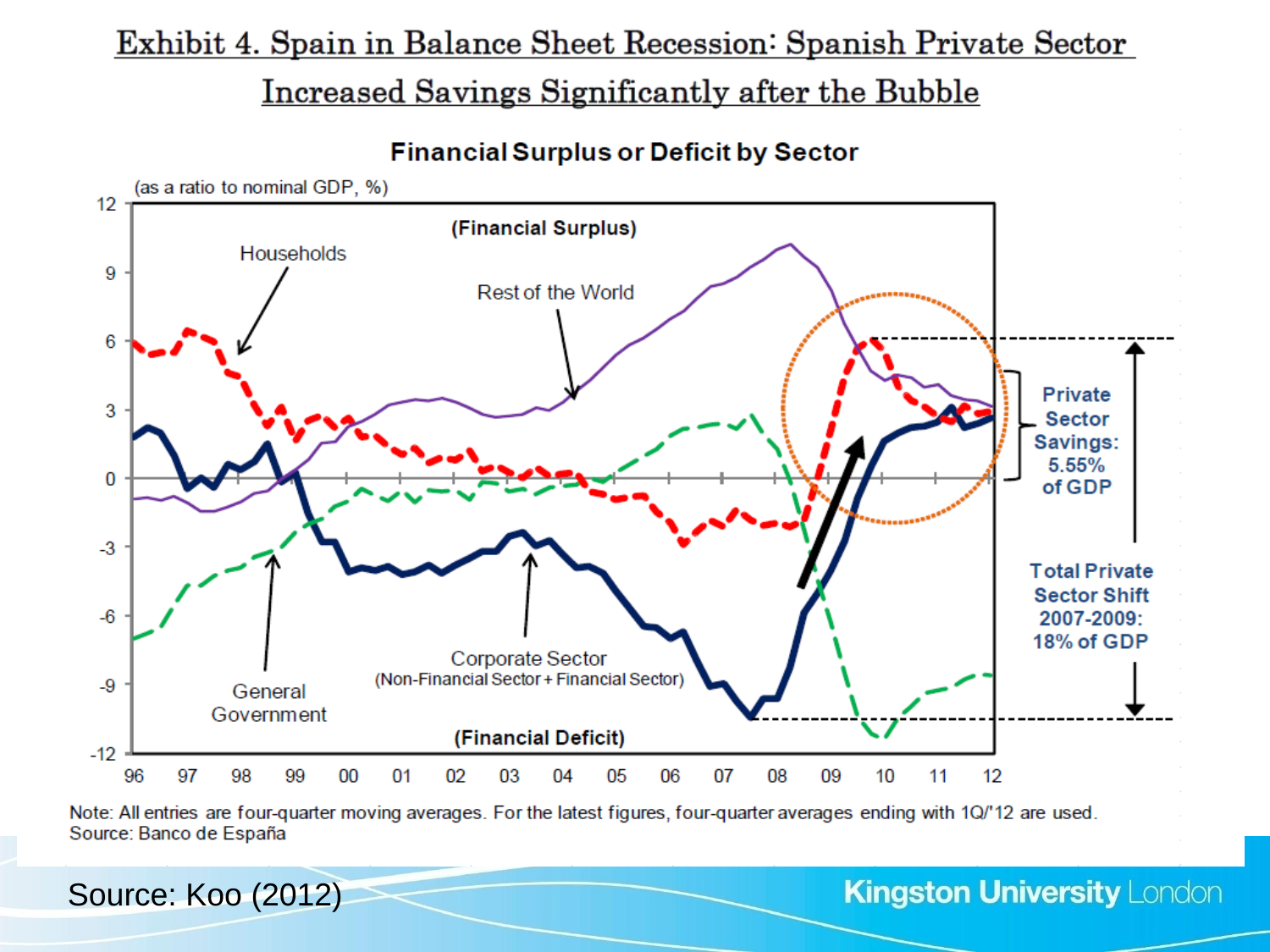## **Thinking about strategies in the Euro area**

|           |                         | How to deal with demand                                  |                                          |
|-----------|-------------------------|----------------------------------------------------------|------------------------------------------|
|           |                         | Austerity + internal<br>devaluation                      | Growth and inflation                     |
|           |                         | Adjustment in trade<br>deficit countries<br>deflationary | Adjustment in trade<br>surplus countries |
|           | Do nothing              |                                                          |                                          |
| How to    | Bankruptcy              |                                                          |                                          |
| deal with | Restructuring / Bail in |                                                          |                                          |
| debt      | Bail out                |                                                          |                                          |
|           | Bail out + QE           |                                                          |                                          |